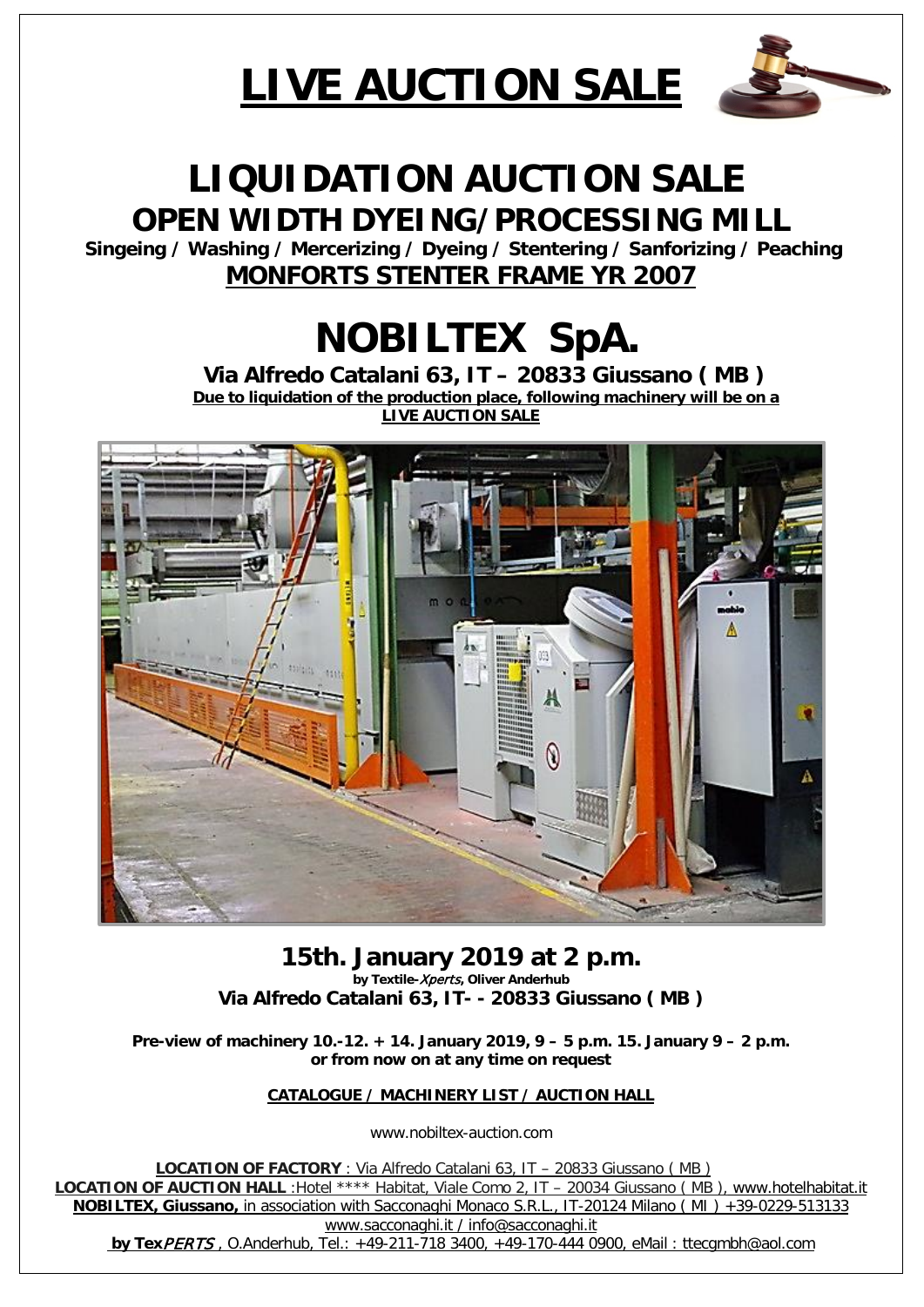#### **PRODUCTION RANGE:**

NOBILTEX SpA. was specialist in the textile fibre dyeing and processing of cotton and cotton blend fabrics with various high quality European textile machinery producers such as MCS Italy, OSTHOFF Germany, LAFER Italy as well as POZZI. In the year 2007, NOBILTEX installed a new stenter and heatsetting frame make MONFORTS as well as modified most of the entire production machineries with new INVERTER drive system. From the basic raw material preparation, NOBILTEX invested into several machines for the preparation and dyeing process.



Due to the closure of the factory of NOBIL-TEX, IT-20833 Giussano, all machinery will be available on a LIVE LIQUIDATION AUCTION SALE on 15.01.2019. The Auction will be held in the \*\*\*\*Hotel Habitat, approx 500 mtr from the NOBILTEX factory.





#### NOBIL – TEX, Giussano HOTEL HABITAT \*\*\*\* PASTICCERIA-CAFFETTERIA-CUCINA

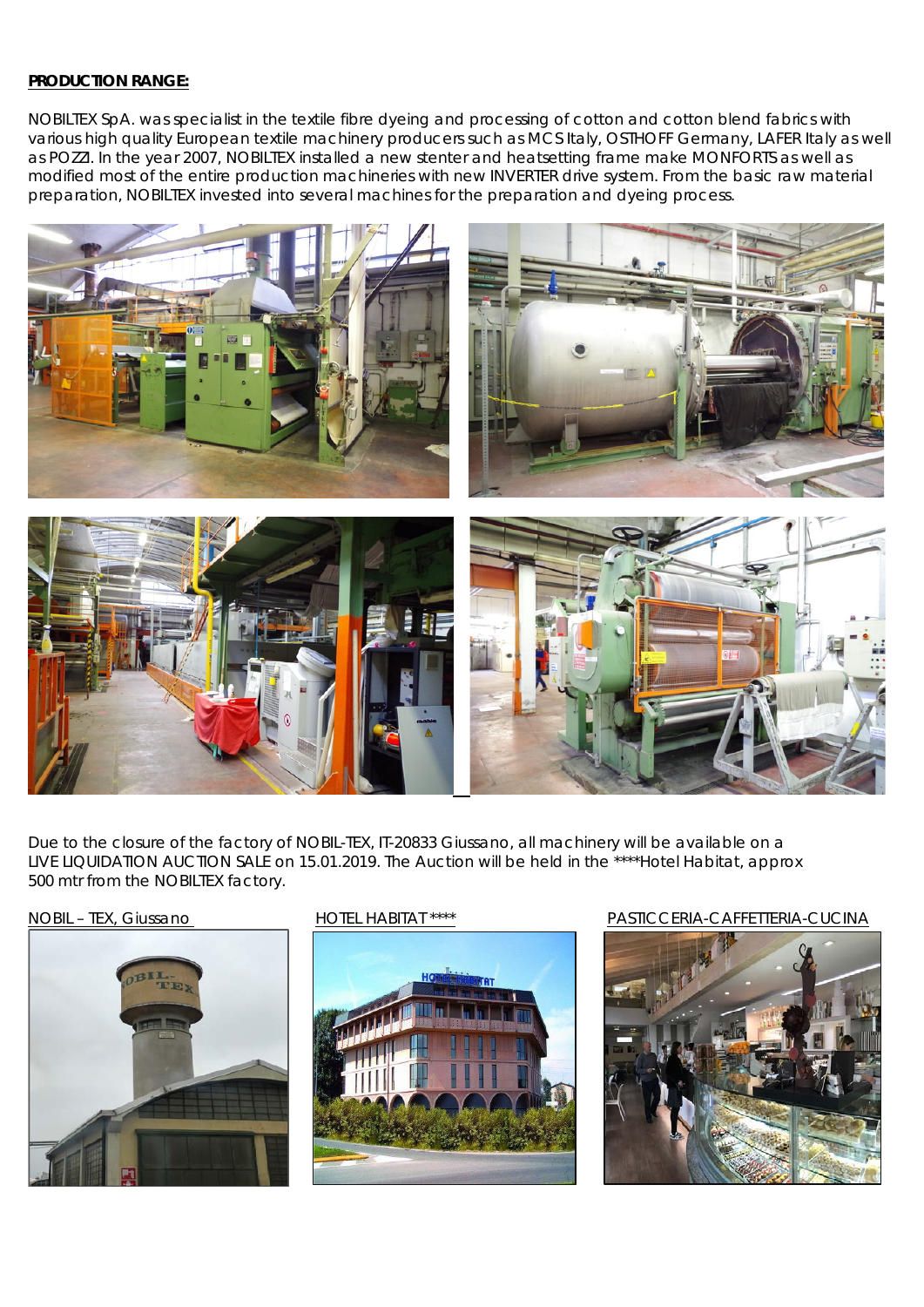### **TEXTILE PROCESSING / DYEING**

#### **LOT**

001 001 x OSTHOFF SINGEING MACHINE type U80, year 1980, No. 5954, roller width 2000 mm, comprising out of high cloth feeding, edge uncurlers make ERHARDT & LEIMER KF10 pneumatic, expanding device, entrance into singe machine with DOUBLEJET singe bar with singe flame width of 2000 mm, suitable for either 2 times singe on single side, or single side singeing on both side, tangential singeing, singeing on cooling roller, exit onto brush and cropping unit with wet cyclon for fluff collection, stainless steel guiding and deviating rollers onto big batching motion, fan for gas mixture

002 01 x WASHING MACHINE make BABCOCK, type 5803, roller width 2000 mm, year of make 1986, No.: 163 598 052 8610 9021, comprising out of high cloth feeding device, edge uncurlers make ERHARDT & LEIMER KF2020, 1st. washer with 10 mtr fabric contents approx, squeezing mangle, 6 washing chambers each with squeezing mangle, comprising out of 2nd. washer 10 mtr approx, squeezing year 1992 3rd. washer 12-14 mtr fabric, squeezer 1986 4th. washer 6-8 mtr fabric, squeezer 1986 5th. washer 6-8 mtr fabric, squeezer 1986 6th. washer 6-8 mtr fabric, squeezer 1992 7th. washer 6-8 mtr fabric, squeezer 1986 delivery onto big batching motion, machine with AEG MINI SEMI and INVERTER

- 003 01 x MEZZERA atmospheric dye jigger 1800 mm roller width, VGDK 27424, year approx 1980
- 004 01 x MEZZERA atmospheric dye jigger 1800 mm roller width, VGDK 27424, year approx 1980
- 005 01 x MEZZERA atmospheric dye jigger 1800 mm roller width, VGDK 27424, year approx 1980
- 006 01 x MEZZERA atmospheric dye jigger 1800 mm roller width, VGDK 27424, year approx 1980
- 007 01 x MEZZERA atmospheric dye jigger 1800 mm roller width, VGDK 27424, year approx 1980
- 008 01 x MEZZERA atmospheric dye jigger 1800 mm roller width, year approx 1995, diameter 1050 mm
- 009 01 x MEZZERA atmospheric dye jigger 1800 mm roller width, year approx 1990, diameter 1400 mm
- 010 01 01 x HIGH TEMPERATURE DYE JIGGER MCS, year of make 1997, roller width 2000 mm, No. 10752, 8553 ltr, diameter 800 mm, CT400 Termoelettronica control, hydraulic drive system
- 011 01 x APPLICATION PAD MANGLE POZZI, roller width 2000 mm, vertical installed application cylinders, comprising out of high cloth feeding, BIANCO cropping and dust collection, installed cyclon for fluff collection, tension rollers, feeding into dipping and application bath with 5 upper/4 lower stainless steel guiding rollers, entrance into squeezing unit, delivery onto big batcher with ERHARDT & LEIMER KF2020 edge uncurlers,
- 012 01 x MERCERIZING MACHINE MAKE POZZI/BABCOCK year 1995, roller width MERCERIZING MACHINE 1830 mm, WASHING MACHINE 2000 mm, in 2011 modified into INVERTER drive, comprising out of high cloth feeding, above entrance installed cropping and brushing unit, deviation rollers for feeding into J-box for interuptionfree production, centering and expanding device, ende uncurlers make ERHARDT & LEIMER type KF4, entrance into mercerizing machine with mercerizing compartment comprising out 10 upper/10 lower rollers, squeezing unit, entrance into stabilisation compartment with 5 upper/5 lower rollers, squeezing mangle, feeding into neutralisation washing machine make BABCOCK year 1995, type 5803, No. 1835, 4 washing chambers whereas 1st. washer with each 6 upper/8 lower rollers, 3 washing chambers with each 5 upper/5 lower rollers, each approx 12 mtr fabric contents, each washer with 2 roll squeezing mangle, total 51 mtr fabric contents, delivery onto final squeezing mangle 2000 mm roller width onto batching motion, INVERTER V1000 installed in 2011
- 013 01 x motor driven mixer/stirrer, in hight vaiable adjustable, fixed on wall
- 014 01 x COLD PAD BATCH DYE PADDER BENNINGER, 1800 mm roller width, suitable for a fabric width of 1600 mm, comprising out of high cloth feeding, edge uncurlers make ERHARDT & LEIMER KF4, expanding roller, vertical roller installation, dipping vat, deliverty onto big batcher, with dye stuff chemical preparation vessels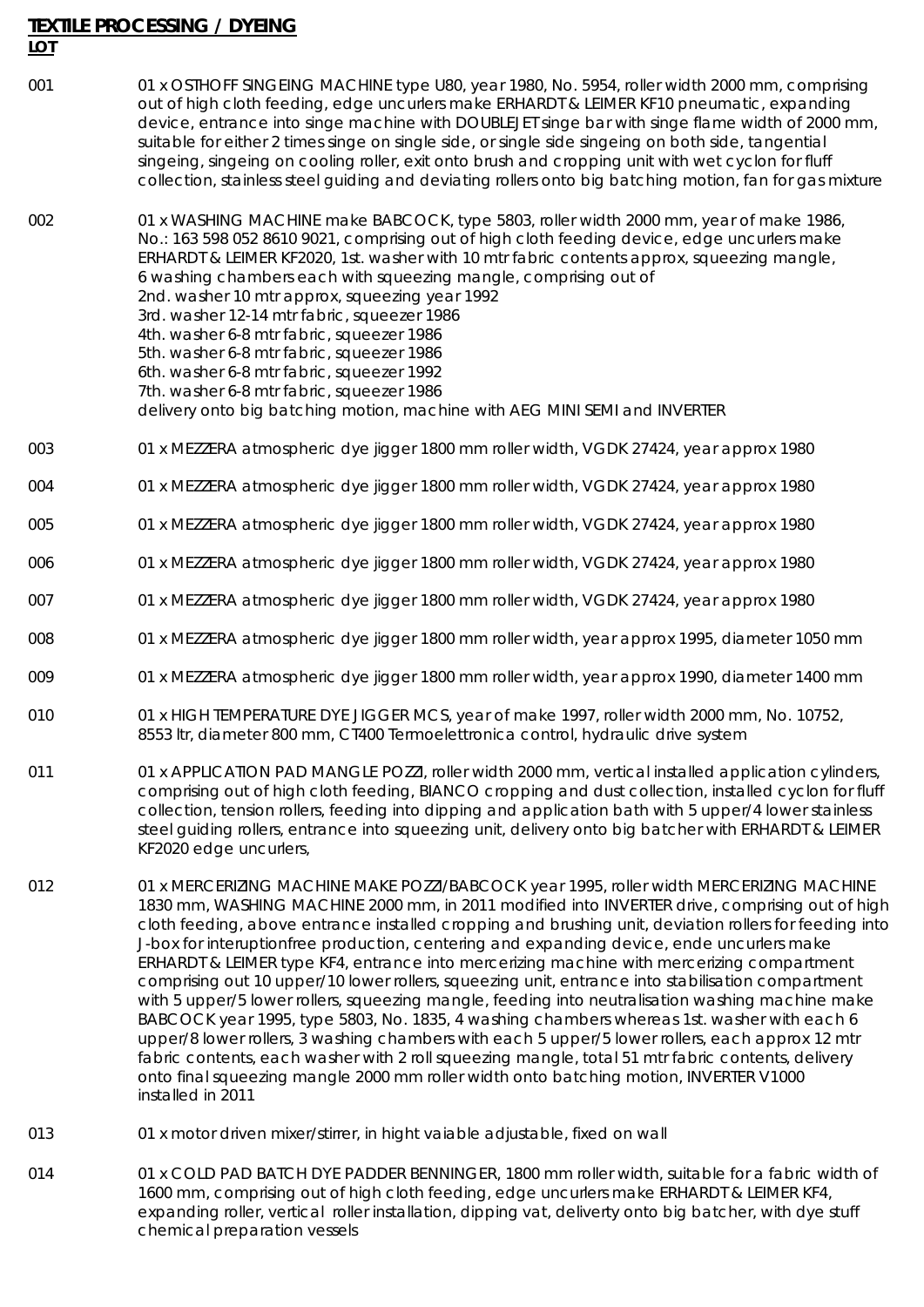- 015 01 x COLD PAD BATCH DYE PADDER make KÜSTERS, type 222.11.1800, year of make 1987, No: 106 00 29, equipped with high cloth feeding device, edge uncurlers make ERHARDT & LEIMER type KF 10, feeding into pad mangle with swimming S-roller in horizontal installation, delivery onto big batcher, 1 SERA dosing pump with 2 devices, 1 for chemicals, 1 for dye stuff, preparation vessel
- 016 01 x DETWISTING UNIT make unknown, comprising out of detwisting head, no detwisting frame unit, centering and expanding device, roller width 2000 mm, detwister winding make BIANCO
- 017 01 x J-box for interuption free production, roller width 2000 mm, stainless steel, movable
- 018 01 x CAUSTIC SODA PREPARATION STATION for mercerizing machine

**LOT**

- 019 01 x fire fighting extinguisher TOTAL WALTER ARIES 2006, 100 kg powder, movable
- 020 01 x fire fighting extinguisher TOTAL WALTER ARIES 2006, 50 kg powder, movable
- 021 021 01 x J-box for interuption free production, roller width 2000 mm, stainless steel, movable
- 022 01 x fire fighting extinguisher TOTAL WALTER ARIES 2006, 100 kg powder, movable
- 023 01 x PAD MANGLE make BETA, type FLC3R TAV 1800, roller width 2000 mm, No. 1295, year 1997, high cloth feeding, entrance into 3 roller BETA padder, without exit
- 024 01 x POZZI dosing unit including frame, valves and pump station, suitable for 13 Container
- 025 025 01 x MCS movable color/chemical mix and dosing station type CM85, 200 ltr
- 026 01 x BIANCALANI AIRO1000 TUMBLER, No. A110/90, year of make 1990, 2 channels
- 027 01 x COLOR KITCHEN make LAWER, year 2007, comprising of complete housing, 60 colors dosing system, type ROTOCOLOR, with working touch panel device, transportation system, AMS 90/1 control
- 028 01 x water donor for drinking, washing and cleaning
- 029 01 x motor driven mixer/stirrer, in hight vaiable adjustable, fixed on wall

#### **TEXTILE PROCESSING / HEATSETTING / EMERIZEING**

- 030 01 x BABCOCK HEATSETTING and STENTERING FRAME TYPE 5000-3500, ECONAIR CONTERTYPE, No.: 164469P-90001-001, year of make 1990, comprising out of 5 chambers, equipped for a fabric width of 1800 mm, roller width 2000 mm, with high cloth feeding frame, stainless steel guiding and deviating rollers, edge uncurlers make ERHARRDT & LEIMER type KF2020, feeding into 3 rolll pad mangle make BETA, No. 1532, year 2003, feeding into pre-dryer installed on frame make ALEA, gas heating, exit and feeding via stainless steel guide rollers onto MAHLO WEFT/BOW STRAIGHTENER type RFMC 7 series with 4 optoelectronic eyes, feeding into stenter with optoelectronic width control ERHARDT & LEIMER type FR1501, 3 finger edge uncurlers, overfeed, horizontal combined pin and clip chain, entrance into stenter approx 3 mtr, 5 chambers gas heated, SIEMENS OP7 control, SIEMENS MICROMASTER, Inverterm heat recovery, exit of stenter by cooling zone onto plaiter and big batching motion, exit of batcher 2200 mm roller width, PLEVA moisture control, VISUALISATION,
- 031 031 01 x CALANDER make POZZI, year of make approx 1980, 3 cylinder with roller width 1800 mm, comprising with inlet, roller configuration from top/bottom : PAPER dia 450 mm/STEEL polished, chromized, steam heated 220 mm/PAPER dia 450 mm, delivery onto batcher make ERHARDT & LEIMER, INVERTER T-VERTER TAIWAN
- 032 01 x garbage container suitable for forklift transportation, with unload device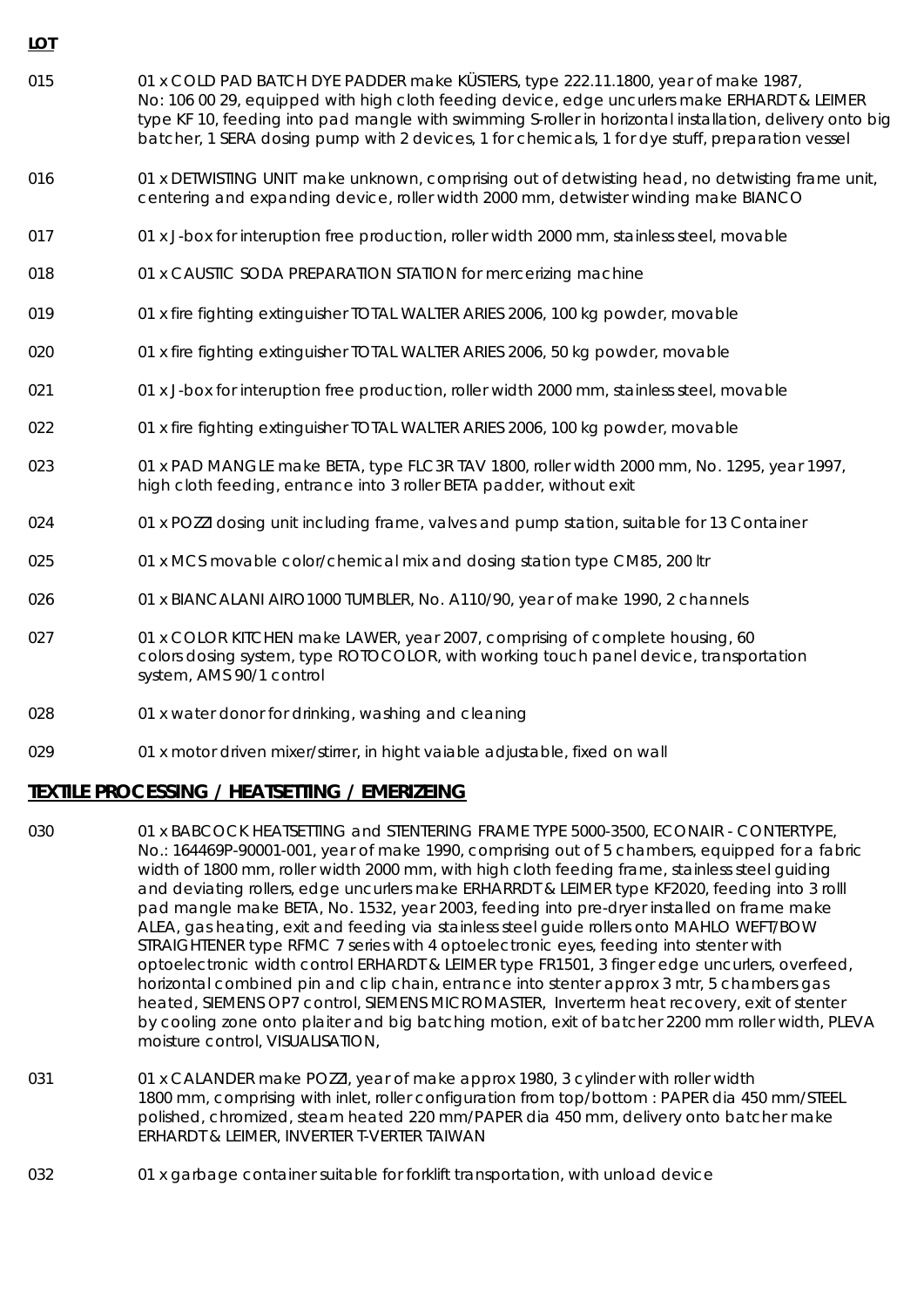- 033 033 01 x MONFORTS HEATSETTING and STENTERING FRAME TYPE MONTEX 6500, year of make 2007, comprising of 5 chambers, equipped for a fabric width of 2000 mm, upper roller width 2200 mm, with high cloth feeding frame, stainless steel guiding and deviating rollers, edge uncurlers make ERHARDT & LEIMER type KF2020, feeding into 3 roll pad mangle make BETA year 1985, seperate piston compressor for pad mangle pressure, entrance into pre-dryer installed on frame make ARTOS, 2 chambers gas, feeding into on floor installed MAHLO WEFT/BOW STRAIGHTENER series RFMC 10 series with 4 optoelectronic sensors and VISUALISATION, entrance into stenter frame with a suitable fabric width of 2000 mm, horizontal pin chain, optoelectronic width control ERHARDT & LEIMER FR1605 series, overfeed, 2 finger uncurlers, entrance into stenter approx 3,0 mtr, 5 chambers gas heated by MAXON burners, cooling cylinder, delivery onto big batching motion and plaiter, machine with PLEVA humidity control, central exhaust line with heat recovery and air clean, SIEMENS OP7 at exit, QUALITEX control, Satelite panel, MONFORMATIC, LENZE INVERTER, 12355 hrs
- 034 01 x MCS TURBANG ANGLADA TUMBLE DRYER year of make 1986, No. 1676, roller width 2000 mm, with high cloth feeding, entrance into 3 cylinder application pad mangle make METALMECCANICA, feeding with stainless steel guiding rollers into tumbler with 2 sections = 1 chamber, gas heating, delivery onto plaiter
- 035 01 x SPEROTTO RIMAR VERTICAL EMERIZING MACHINE year of make approx 1995, comprising out of 1900 mm roller width, high feeding, vertical installed emerizing rollers ( 6 units )suction device, BE.AI.CO batcher
- 036 01 x EMERIZING machine make OFRI/MCR, roller width 2000 mm, with motor driven unwinding device, entrance into compensator type S1 CAP NBo. 063/00, year 2000, cat walk, feeding into 45 degree open width emerizing paper (endless), covered, exit into suction-brushing unit type OT2 S421-21, No. 506/94, year of make 1994, feeding onto batching motion type ART1, roller width 1800 mm, SIEMENS SIMATIC OP7, INVERTER driven, suction unit, with compactor
- 037 01 x guiding cylinder 1800 mm for LOT 036
- 038 01 x drive cylinder 1800 mm for LOT 036
- 039 02 x frame with emerizing paper rolls endless for LOT 036
- 040 01 x box with spare parts for MONFORTS LOT 033

#### **GREY / COLORFUL FABRICS / A-FRAMES**

- 041 01 x ROW open width fabrics approx 18 rolls white fabric
- 042 01 x ROW open width fabrics approx 55 rolls colorful
- 043 01 x ROW open width fabrics approx 47 rolls colorful
- 044 01 x ROW open width fabrics approx 55 rolls colorful
- 045 01 x ROW open width fabrics approx 20 rolls white/light brown
- 046 01 x ROW open width fabrics approx 25 rolls white
- 047 01 x box with 2 brushing rolls 2000 mm OSTHOFF, for LOT 001
- 048 01 x box with 2 stainless steel guiding rollers OSTHOFF, 2000 mm for LOT 001
- 049 02 x tubes with each 1 brand new flame nozzles OSTHOFF, 2000 mm for LOT 001
- 050 25 x A-frames, 1900 mm roller width, A=width 90 cm, with clutch, 1 axle with 2 wheels, 1 hook for transportation
- 051 05 x A-frames, 1800 mm roller width, A=width 95 cm, with clutch, 1 axle with 2 wheels, 1 hook for transportation

**LOT**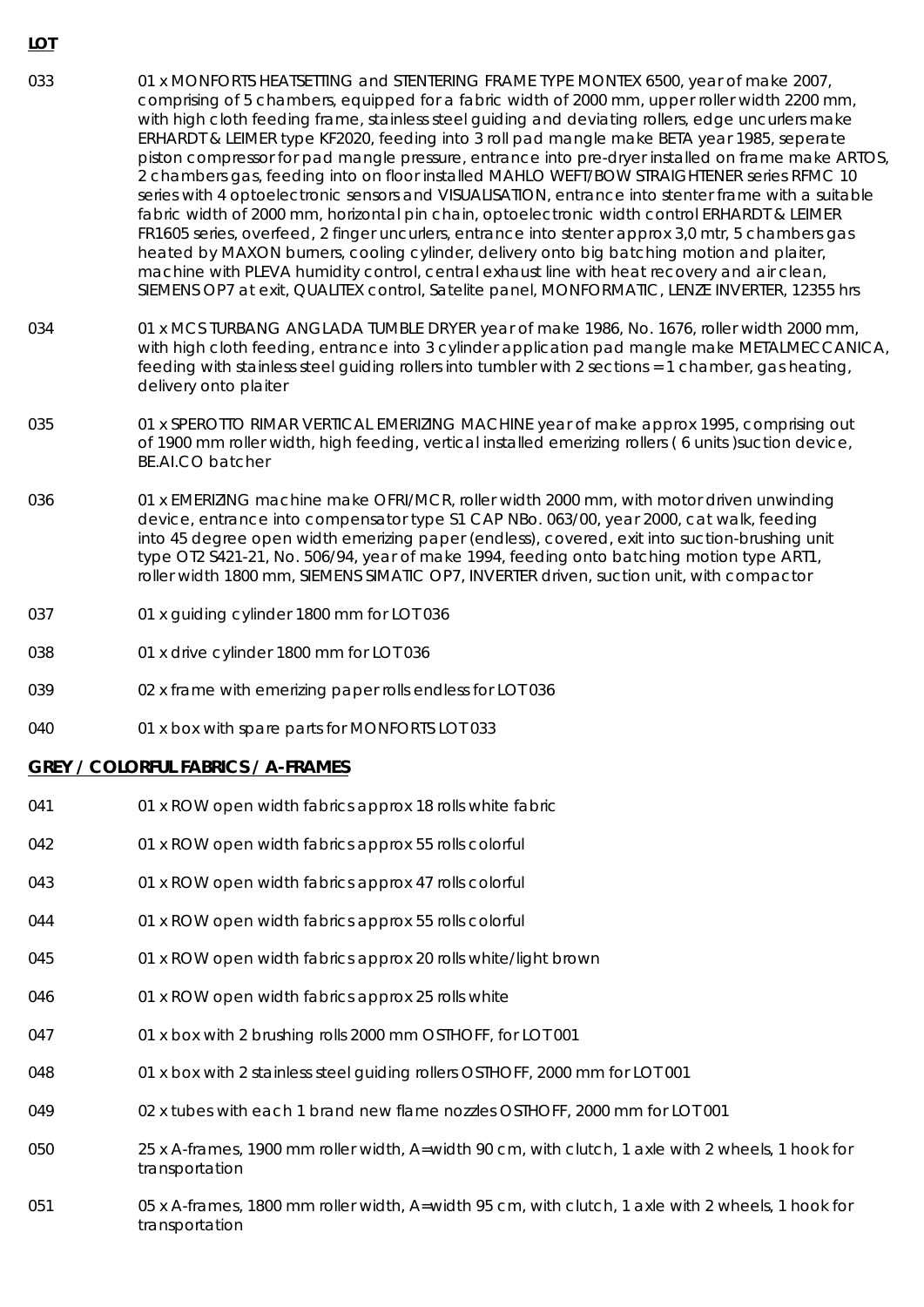052 01 x fire fighting extinguisher TOTAL WALTER ARIES 2006, 100 kg powder, movable

- 053 01 x fire fighting extinguisher TOTAL WALTER ARIES 2006, 100 kg powder, movable
- 054 01 x fire fighting extinguisher TOTAL WALTER ARIES 2006, 100 kg powder, movable
- 055 01 x fire fighting extinguisher TOTAL WALTER ARIES 2006, 100 kg powder, movable
- 056 01 x fire fighting extinguisher TOTAL WALTER ARIES 2006, 100 kg powder, movable
- 057 01 x fire fighting extinguisher TOTAL WALTER ARIES 2006, 100 kg powder, movable
- 058 01 x fire fighting extinguisher TOTAL WALTER ARIES 2006, 9,5 kg powder, movable
- 059 04 x A-frames, 2200 mm roller width, A=width 95 cm, with clutch, 1 axle with 2 wheels, 1 hook for transportation
- 060 06 x A-frames, 2400 mm roller width, A=width 88 cm, with clutch, 1 axle with 2 wheels, 1 hook for transportation
- 061 04 x fabric trolley boxes 1600 x 1100 mm (length/width) hight 1200 mm
- 062 01 x handlifter with fork length 1500 mm

**LOT**

- 063 01 x handlifter with fork length 1500 mm
- 064 01 x handlifter with fork length 1500 mm
- 065 01 x handlifter with fork length 1500 mm

#### **TEXTILE PREPARING / DETWIST / ACCESSORIES**

- 066 066 02 x A-frame suitable for unrolling of winded fabrics from paper cone or steel cone, roller width 2000 mm, A=width 90 cm
- 067 02 x A-frame suitable for unrolling of winded fabrics from paper cone or steel core, roller width 2000 mm, A=width 95 cm
- 068 01 x rewinder with pad mangle, roller width 2400 mm, high cloth feeding with edge uncurlers make ERHARDT & LEIMER type KF4, 2 vertical adjusted squeezing rollers with roller width 2400 mm, J-box, 2000 mm roller width, delivery onto batcher
- 069 01 x small rewinder with brushing unit above machine installed, from paper cone winded fabrics onto plaiter via brush unit, roller width 2000 mm, make MECCANOTESSILE COMO, with cyclon for fluff/dust collection
- 070 01 x detwisting head make ERHARDT & LEIMER, year approx. 2000, roller width 2000 mm, comprising out of high detwisting frame, detwisting heat, beating unit, centering and expanding unit, KEB drive system, delivery onto batcher, machine can be used just as rewinder and/or without detwisting head
- 071 01 x movable unwinding trough stainless steel, roller width 1800 mm
- 072 01 x A-frame suitable for unrolling of winded fabrics from paper cone or steel bar, roller width 2005 mm, A=width 90 cm
- 073 01 x A-frame suitable for unrolling of winded fabrics from paper cone or steel bar, roller width 2004 mm, A=width 90 cm
- 074 01 x A-frame suitable for unrolling of winded fabrics from paper cone or steel bar, roller width 2007 mm, A=width 92 cm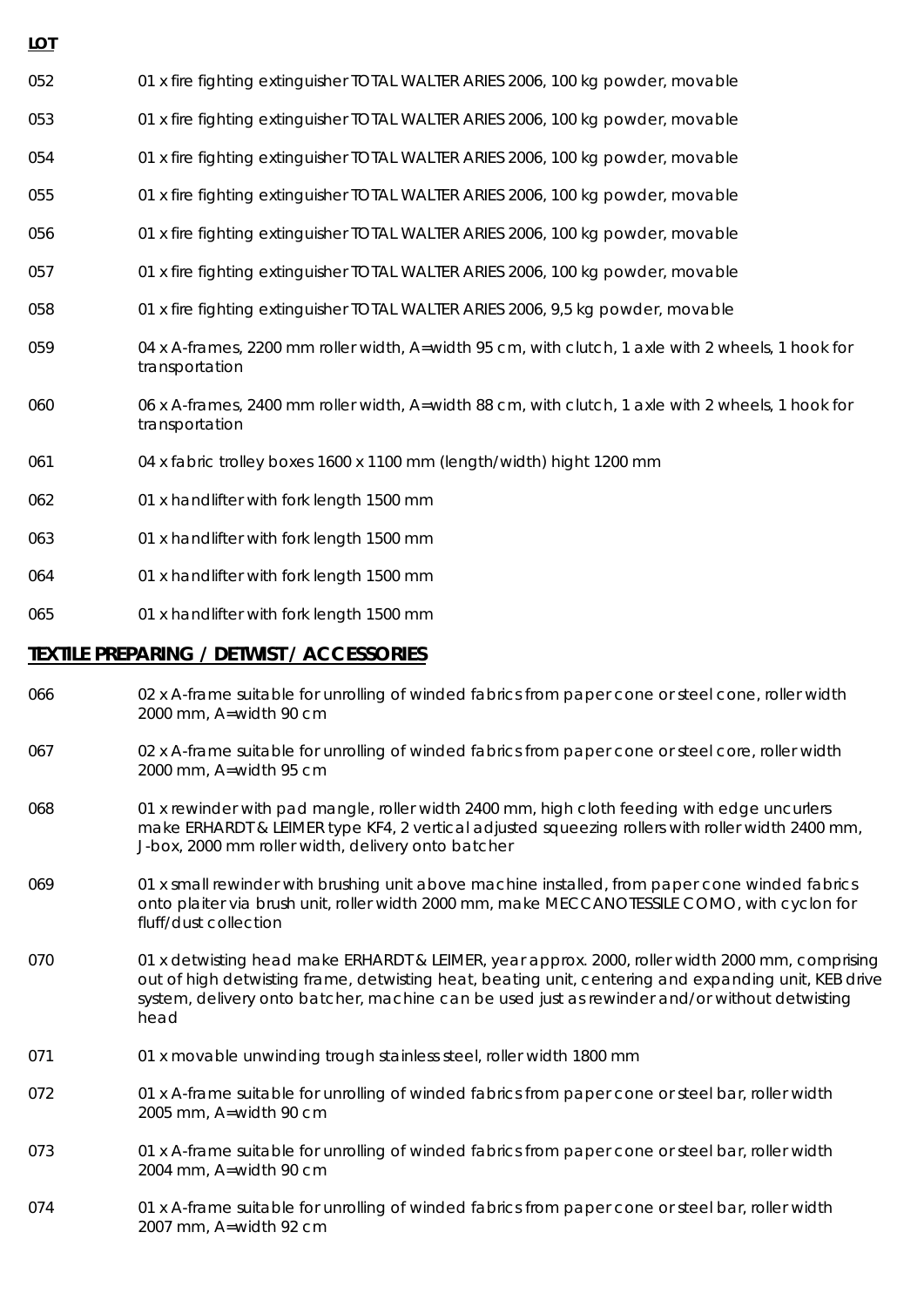#### **LOT**

- 075 01 x A-frame suitable for unrolling of winded fabrics from paper cone or steel bar, roller width 2520 mm, A=width 96 cm
- 076 01 x cloth padernoster for 13 storage places, roller width 2000 mm
- 077 01 x rewinder from paper cone winded fabrics onto plaiter with 2000 mm roller width

#### **TEXTILE SANFORIZING / FABRIC INSPECTION / WINDING / SAMPLE WASH**

#### **LOT**

- 078 01 x SANFORIZING MACHINE make MORRISON, year 1975, PIV drive system, No. 266, roller width details as mentioned underneeth, comprising out of high cloth feeding, J-box for interuption free production, edge uncurlers make ERHARDT & LEIMER KF2020, feeding via WEKO humidification into steamer with approx 12 mtr fabric contents, roller width 1800 mm, cooling cylinder, entrance into levelling frame with semi automatic width control, horizontal clip chain, length 1500 mm, feeding into rubber calander with a roller width of 1800 mm, rubber blanket width 1710 mm, thikness of rubber blanket approx 60 mm, feeding into felt calender with heating cylinder diameter of 2000 mm, heating cylinder width of 1800 mm, installed felt width of 1710 mm, drying cylinder with a diameter of 1000 mm, delivery of fabric via cooling cylinder onto J-box for interuption free production onto plaiter and/or alternatively onto big batcher
- 079 01 x rubber blanket NEW, not unpacked and not installed, width of blanket 1720 mm, thikness 66 mm
- 080 01 x cloth inspection, rolling, measuring and plastic foil wrapping unit make OFRI, year approx 1990, comprising out of 2 INSPECTION MACHINES OFRI, with compensator for motor driven unwinding, compensator with fabric width of 1600 mm, feeding onto inspection table, upper light, measuring device, edge LABEL printer, feeding of rollers onto conveyour roller transport device onto 01 x plastic foil wrapping and edge welding unit with exit device
- 081 081 01 x OFRI cloth roll inspection and packing unit year 1999, type AUT No.: 19/1999, 2000 mm roller width, comprising out of compensator with motor driven unwinder, inspection table with upper light, LABLETEX edge printer, feeding of fabric underneeth the catwalk, entry into plastic foilwrapping and welding unit, exit arm and cutting unit, INVERTER drive
- 082 01 x cloth roll transportation lifter
- 083 083 08 x boxes with paper cones in the width of 145 160 cm, diameter 6 cm
- 084 01 x used rubber blanket for sanforizing machine, 1730 mm roller width, thikness approx. 48 mm
- 085 01 x used rubber blanket for sanforizing machine, 1690 mm roller width, thikness approx. 51 mm
- 086 01 x used rubber blanket for sanforizing machine, 1730 mm roller width, thikness approx. 55 mm
- 087 01 x dry cylinder for sanforizing machine, woller width 1770 mm, diameter 700 mm
- 088 01 x WASCATOR FOM 71 CLS industrial sample washer
- 089 01 x industrial sample washer with VISION 120 control
- 090 01 x COMPTEL press
- 091 01 x MIELE professional T502 washer
- 092 01 x MIELE extractor old
- 093 01 x toploader sample washer IGNIS
- 094 01 x toploader sample washer IGNIS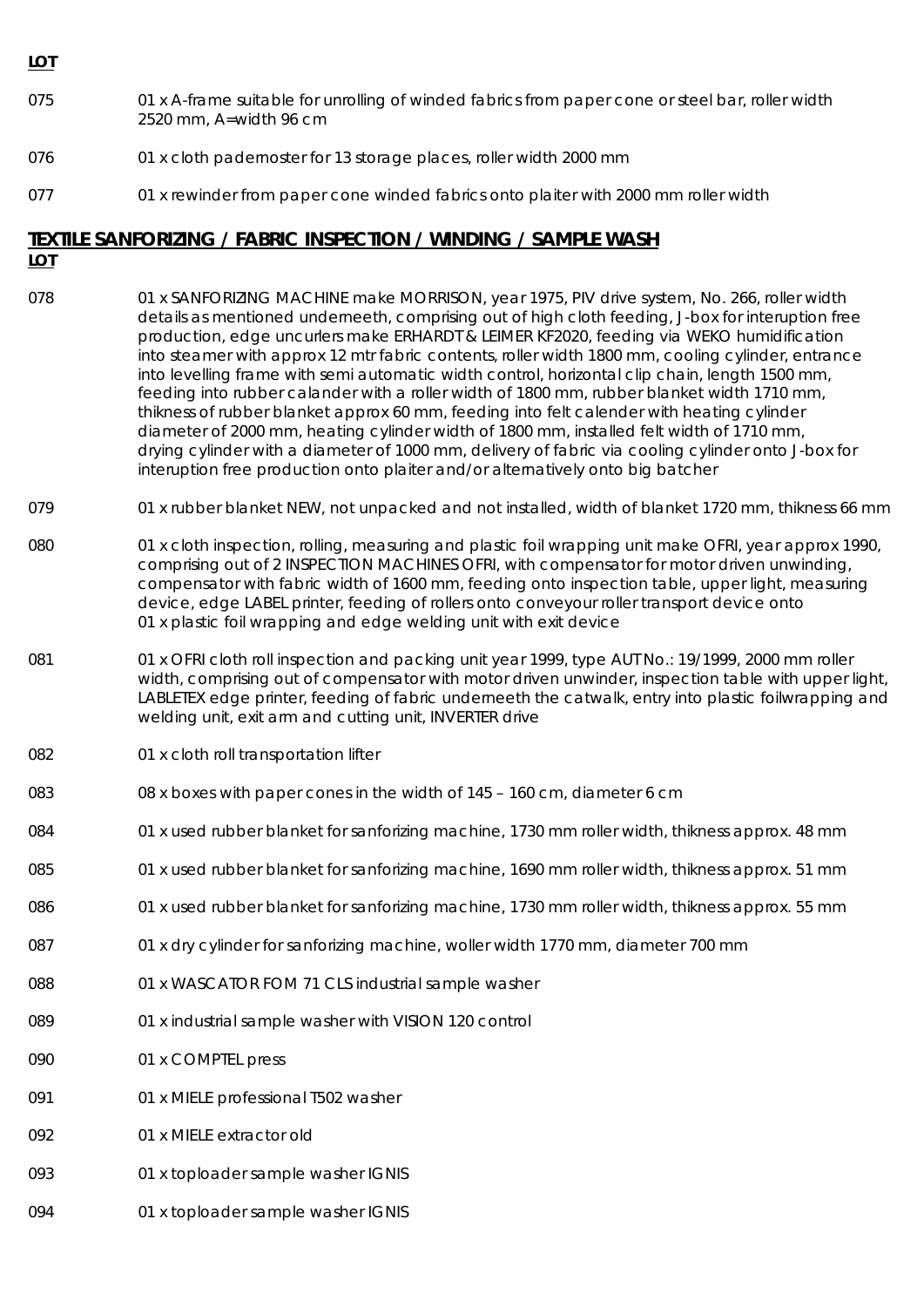## **MISCELLANEOUS / COMPRESSOR LOT** 095 01 x industrial cleaner SIBILLIA 096 01 x industrial cleaner SIBILLIA 097 01 x industrial cleaner NILFISK 098 01 x industrial cleaner NILFISK 099 01 x industrial cleaner SIBILLIA 100 01 x concrete circle saw MAKER 101 01 x steam cleaner make FAIB type 150 102 01 x steam cleaner make KÄRCHER Professional RM 103 01 x movable sewing machine 104 01 x sewing machiune make RIMOLDI 327-10 / 1 CD-06 105 04 x ELCO SUD IMPIANTI handsewing machines 106 01 x hydraulic oil motor for A-frames with clutch system 107 01 x hydraulic oil motor for A-frames with clutch system 108 01 x oil pressure unit movable

109 01 x COMPRESSOR HOUSE comprising out of 3 compressors installed make MATTEI type ERC 511H (2x), ERC 58 (1x) plus 1 spare ERC 511H, each 11 KW, with POLAIR airdryer NXB 030, oilchiller, pressure tank

#### **RAISING / WORKSHOP**

- 110 01 x raising line make COMET/MARIO CROSTA comprising out of 1 raising machine COMET, year 1989, No 342/8412, roller width 1800 mm, high cloth feeding, J-box, COMET edge control, 1 machine with 1 tambour 24 raising cylinders, 2 raising machine make MARIO CROSTA year 1982, No. 5300, type MC50, each raising with 24 raising rollers, each machine with J-box, exit of raising line onto MARIO CROSTA CMG, machines with suction device, delivery onto BE.NI.CO batcher, roller width of the machines 2000 mm, raising tape width of each machine with 1800 mm,
- 111 01 x EFFE DUE fluff and dust collection type ST20 M, No. 065, with year of make 1989, sieve drum filter, feeding into COMPACTOR ADD/A 700/2 65A, year 1989/1990
- 112 01 x complete room comprising out of standing drill, sawing, accessories

#### **LABORATORY**

- 113 01 x frame with 3 old laboratory units comprising of winding lab, yarn strength tester, weighing unit
- 114 01 x MINOX sample dye unit with 8 tin, timer
- 115 01 x MINOX sample dye unit with 8 tin,
- 116 01 x ALS Italia condensation oven
- 117 01 x MICROSCOPE CMP 3, No. 4675
- 118 01 x FIXOTESTER dryheatstability tester
- 119 01 x industrial cleaner MAKITA